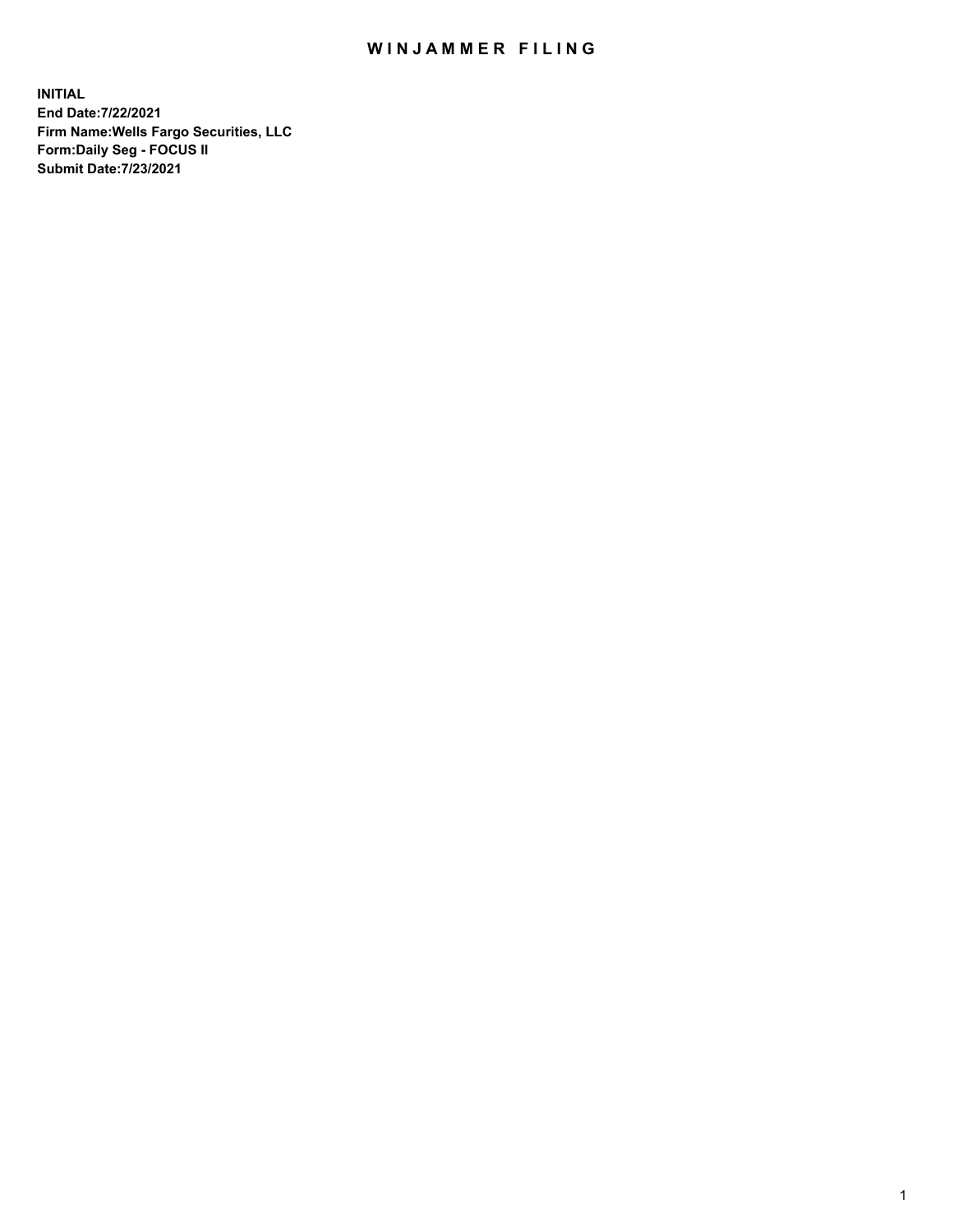**INITIAL End Date:7/22/2021 Firm Name:Wells Fargo Securities, LLC Form:Daily Seg - FOCUS II Submit Date:7/23/2021 Daily Segregation - Cover Page**

| Name of Company                                                                                                                                                                                                                                                                                                                | <b>Wells Fargo Securities LLC</b>                              |
|--------------------------------------------------------------------------------------------------------------------------------------------------------------------------------------------------------------------------------------------------------------------------------------------------------------------------------|----------------------------------------------------------------|
| <b>Contact Name</b>                                                                                                                                                                                                                                                                                                            | <b>James Gnall</b>                                             |
| <b>Contact Phone Number</b>                                                                                                                                                                                                                                                                                                    | 917-699-6822                                                   |
| <b>Contact Email Address</b>                                                                                                                                                                                                                                                                                                   | james.w.gnall@wellsfargo.com                                   |
| FCM's Customer Segregated Funds Residual Interest Target (choose one):<br>a. Minimum dollar amount: ; or<br>b. Minimum percentage of customer segregated funds required:% ; or<br>c. Dollar amount range between: and; or<br>d. Percentage range of customer segregated funds required between:% and%.                         | 270,000,000<br>$\overline{\mathbf{0}}$<br>0 <sub>0</sub><br>00 |
| FCM's Customer Secured Amount Funds Residual Interest Target (choose one):<br>a. Minimum dollar amount: ; or<br>b. Minimum percentage of customer secured funds required:% ; or<br>c. Dollar amount range between: and; or<br>d. Percentage range of customer secured funds required between:% and%.                           | 40,000,000<br><u>0</u><br>00<br>0 <sub>0</sub>                 |
| FCM's Cleared Swaps Customer Collateral Residual Interest Target (choose one):<br>a. Minimum dollar amount: ; or<br>b. Minimum percentage of cleared swaps customer collateral required:% ; or<br>c. Dollar amount range between: and; or<br>d. Percentage range of cleared swaps customer collateral required between:% and%. | 375,000,000<br><u>0</u><br>0 <sub>0</sub><br>00                |

Attach supporting documents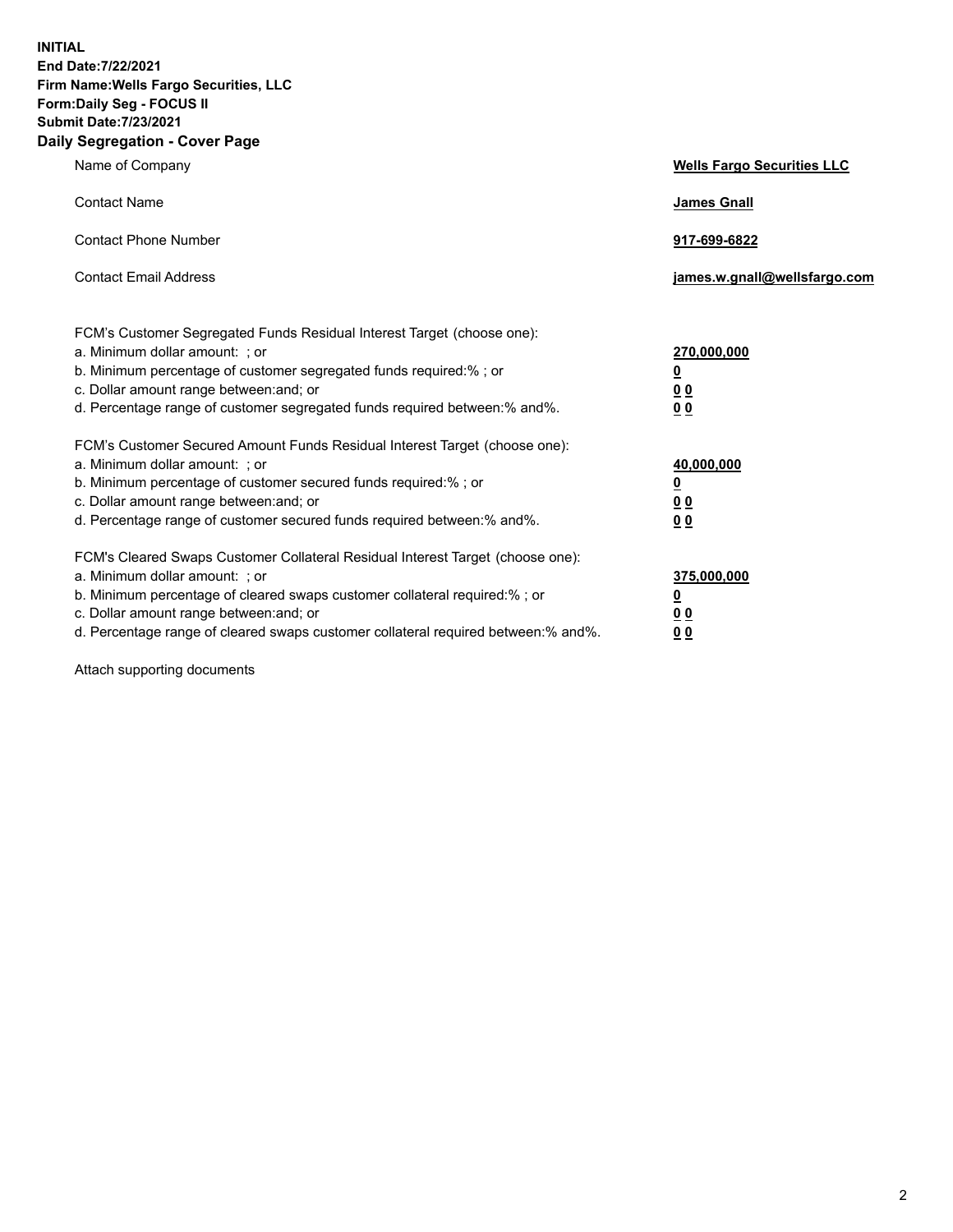**INITIAL End Date:7/22/2021 Firm Name:Wells Fargo Securities, LLC Form:Daily Seg - FOCUS II Submit Date:7/23/2021**

## **Daily Segregation - Secured Amounts**

|                 | Foreign Futures and Foreign Options Secured Amounts                                                          |                                   |
|-----------------|--------------------------------------------------------------------------------------------------------------|-----------------------------------|
|                 | Amount required to be set aside pursuant to law, rule or regulation of a foreign                             | $0$ [7305]                        |
|                 | government or a rule of a self-regulatory organization authorized thereunder                                 |                                   |
| 1.              | Net ledger balance - Foreign Futures and Foreign Option Trading - All Customers                              |                                   |
|                 | A. Cash                                                                                                      | 258,883,304 [7315]                |
|                 | B. Securities (at market)                                                                                    | 200,595,479 [7317]                |
| 2.              | Net unrealized profit (loss) in open futures contracts traded on a foreign board of trade                    | $-16,891,687$ [7325]              |
| 3.              | Exchange traded options                                                                                      |                                   |
|                 | a. Market value of open option contracts purchased on a foreign board of trade                               | 28 [7335]                         |
|                 | b. Market value of open contracts granted (sold) on a foreign board of trade                                 | $-11,457$ [7337]                  |
| 4.              | Net equity (deficit) (add lines 1. 2. and 3.)                                                                | 442,575,667 [7345]                |
| 5.              | Account liquidating to a deficit and account with a debit balances - gross amount                            | 827,104 [7351]                    |
|                 | Less: amount offset by customer owned securities                                                             |                                   |
| 6.              |                                                                                                              | -826,630 [7352] 474 [7354]        |
|                 | Amount required to be set aside as the secured amount - Net Liquidating Equity<br>Method (add lines 4 and 5) | 442,576,141 [7355]                |
| 7.              | Greater of amount required to be set aside pursuant to foreign jurisdiction (above) or line                  | 442,576,141 [7360]                |
|                 | 6.                                                                                                           |                                   |
|                 | FUNDS DEPOSITED IN SEPARATE REGULATION 30.7 ACCOUNTS                                                         |                                   |
| 1.              | Cash in banks                                                                                                |                                   |
|                 | A. Banks located in the United States                                                                        | 40,465,647 [7500]                 |
|                 | B. Other banks qualified under Regulation 30.7                                                               | 51,701,220 [7520] 92,166,867      |
|                 |                                                                                                              | [7530]                            |
| 2.              | Securities                                                                                                   |                                   |
|                 | A. In safekeeping with banks located in the United States                                                    | 122,567,326 [7540]                |
|                 | B. In safekeeping with other banks qualified under Regulation 30.7                                           | 0 [7560] 122,567,326 [7570]       |
| 3.              | Equities with registered futures commission merchants                                                        |                                   |
|                 | A. Cash                                                                                                      | 84,092,337 [7580]                 |
|                 | <b>B.</b> Securities                                                                                         | 98,044,763 [7590]                 |
|                 | C. Unrealized gain (loss) on open futures contracts                                                          | -54,774,601 [7600]                |
|                 | D. Value of long option contracts                                                                            | 28 [7610]                         |
|                 | E. Value of short option contracts                                                                           | -11,457 [7615] 127,351,070 [7620] |
| 4.              | Amounts held by clearing organizations of foreign boards of trade                                            |                                   |
|                 | A. Cash                                                                                                      | $0$ [7640]                        |
|                 | <b>B.</b> Securities                                                                                         | $0$ [7650]                        |
|                 | C. Amount due to (from) clearing organization - daily variation                                              | $0$ [7660]                        |
|                 | D. Value of long option contracts                                                                            | $0$ [7670]                        |
|                 | E. Value of short option contracts                                                                           | 0 [7675] 0 [7680]                 |
| 5.              | Amounts held by members of foreign boards of trade                                                           |                                   |
|                 | A. Cash                                                                                                      | $-13,258,877$ [7700]              |
|                 | <b>B.</b> Securities                                                                                         | 200,111,390 [7710]                |
|                 | C. Unrealized gain (loss) on open futures contracts                                                          | 34,542,530 [7720]                 |
|                 | D. Value of long option contracts                                                                            | $0$ [7730]                        |
|                 | E. Value of short option contracts                                                                           | 0 [7735] 221,395,043 [7740]       |
| 6.              | Amounts with other depositories designated by a foreign board of trade                                       | 0 [7760]                          |
| 7.              | Segregated funds on hand                                                                                     | $0$ [7765]                        |
| 8.              | Total funds in separate section 30.7 accounts                                                                | 563,480,306 [7770]                |
| 9.              | Excess (deficiency) Set Aside for Secured Amount (subtract line 7 Secured Statement                          | 120,904,165 [7380]                |
|                 | Page 1 from Line 8)                                                                                          |                                   |
| $\overline{10}$ |                                                                                                              | $A$ and and $T77001$              |

- 10. Management Target Amount for Excess funds in separate section 30.7 accounts **40,000,000** [7780]
- 11. Excess (deficiency) funds in separate 30.7 accounts over (under) Management Target **80,904,165** [7785]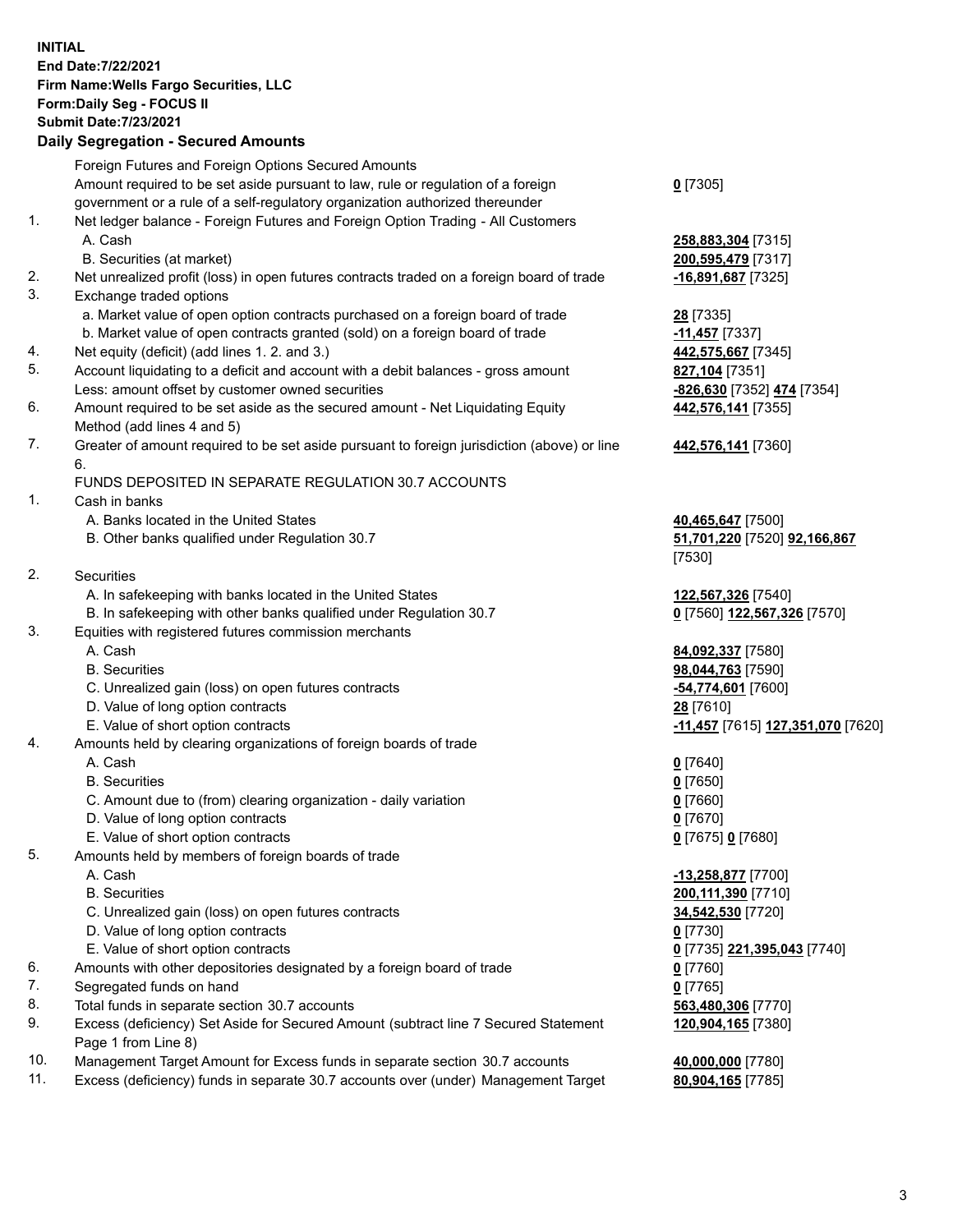**INITIAL End Date:7/22/2021 Firm Name:Wells Fargo Securities, LLC Form:Daily Seg - FOCUS II Submit Date:7/23/2021**

## **Daily Segregation - Segregation Statement**

SEGREGATION REQUIREMENTS(Section 4d(2) of the CEAct)

| 1.  |                                                                                     |                              |
|-----|-------------------------------------------------------------------------------------|------------------------------|
|     | Net ledger balance                                                                  |                              |
|     | A. Cash                                                                             | 4,074,419,409 [7010]         |
|     | B. Securities (at market)                                                           | 1,968,739,015 [7020]         |
| 2.  | Net unrealized profit (loss) in open futures contracts traded on a contract market  | -1,194,344,311 [7030]        |
| 3.  | Exchange traded options                                                             |                              |
|     | A. Add market value of open option contracts purchased on a contract market         | 1,885,053,788 [7032]         |
|     | B. Deduct market value of open option contracts granted (sold) on a contract market | $-1,856,048,615$ [7033]      |
| 4.  | Net equity (deficit) (add lines 1, 2 and 3)                                         | 4,877,819,286 [7040]         |
| 5.  | Accounts liquidating to a deficit and accounts with                                 |                              |
|     | debit balances - gross amount                                                       | 74,583,004 [7045]            |
|     | Less: amount offset by customer securities                                          | -69,377,455 [7047] 5,205,549 |
|     |                                                                                     | [7050]                       |
| 6.  | Amount required to be segregated (add lines 4 and 5)                                | 4,883,024,835 [7060]         |
|     | FUNDS IN SEGREGATED ACCOUNTS                                                        |                              |
| 7.  | Deposited in segregated funds bank accounts                                         |                              |
|     | A. Cash                                                                             | 153,269,045 [7070]           |
|     | B. Securities representing investments of customers' funds (at market)              | 365,221,039 [7080]           |
|     | C. Securities held for particular customers or option customers in lieu of cash (at | 883,892,447 [7090]           |
|     | market)                                                                             |                              |
| 8.  | Margins on deposit with derivatives clearing organizations of contract markets      |                              |
|     | A. Cash                                                                             | 1,970,523,710 [7100]         |
|     | B. Securities representing investments of customers' funds (at market)              | 975,097,410 [7110]           |
|     | C. Securities held for particular customers or option customers in lieu of cash (at | 1,084,846,568 [7120]         |
|     | market)                                                                             |                              |
| 9.  | Net settlement from (to) derivatives clearing organizations of contract markets     | -78,279,707 [7130]           |
| 10. | Exchange traded options                                                             |                              |
|     | A. Value of open long option contracts                                              | 1,885,053,788 [7132]         |
|     | B. Value of open short option contracts                                             | -1,856,048,615 [7133]        |
| 11. | Net equities with other FCMs                                                        |                              |
|     | A. Net liquidating equity                                                           | $0$ [7140]                   |
|     | B. Securities representing investments of customers' funds (at market)              | $0$ [7160]                   |
|     | C. Securities held for particular customers or option customers in lieu of cash (at | $0$ [7170]                   |
|     | market)                                                                             |                              |
| 12. | Segregated funds on hand                                                            | $0$ [7150]                   |
| 13. | Total amount in segregation (add lines 7 through 12)                                | 5,383,575,685 [7180]         |
| 14. | Excess (deficiency) funds in segregation (subtract line 6 from line 13)             | 500,550,850 [7190]           |
| 15. | Management Target Amount for Excess funds in segregation                            | 270,000,000 [7194]           |
| 16. | Excess (deficiency) funds in segregation over (under) Management Target Amount      | 230,550,850 [7198]           |
|     | Excess                                                                              |                              |
|     |                                                                                     |                              |